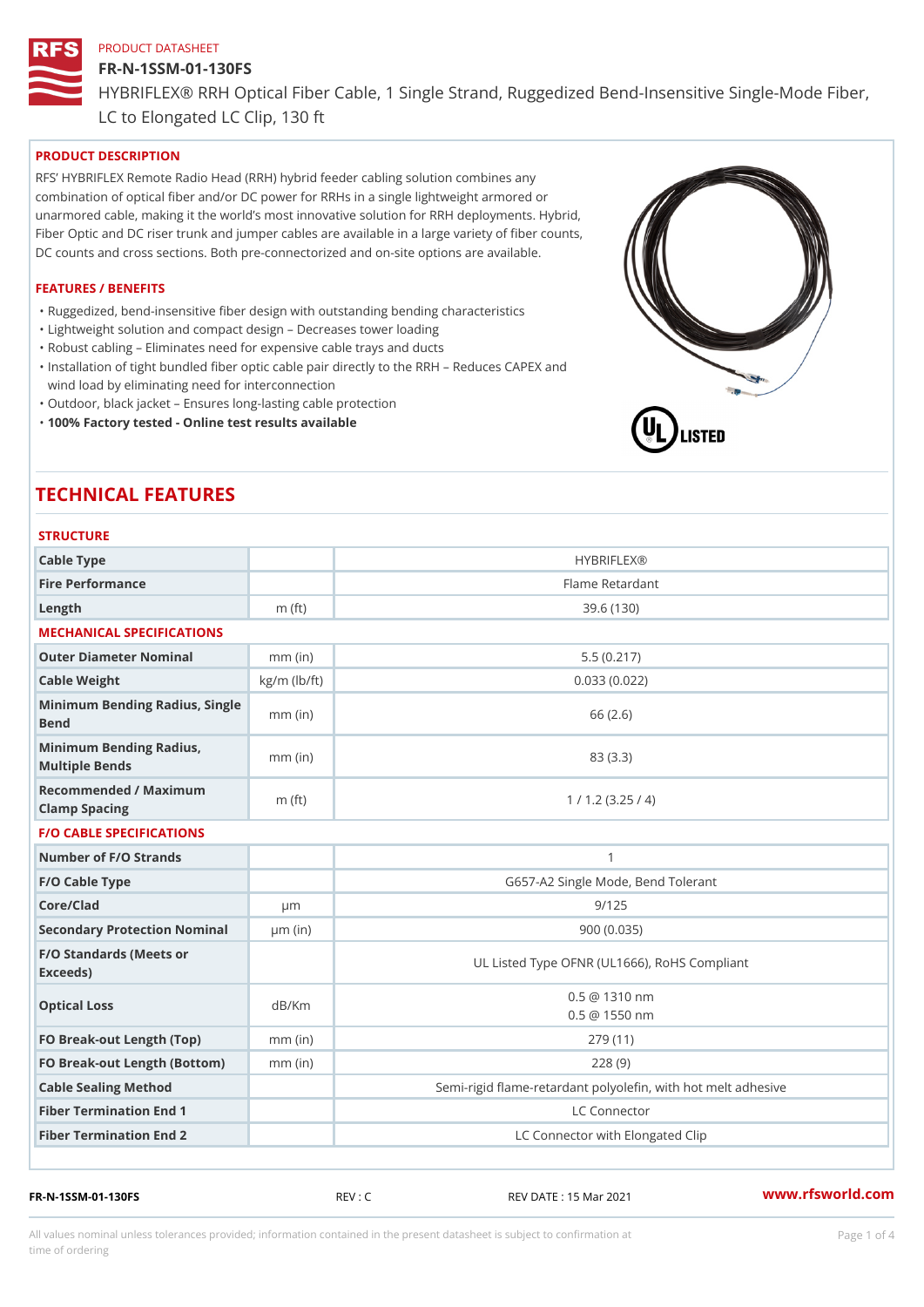#### FR-N-1SSM-01-130FS

HYBRIFLEX® RRH Optical Fiber Cable, 1 Single Strand, Ruggedized Be LC to Elongated LC Clip, 130 ft

| CABLE JACKET                                    |                             |                                             |  |  |  |
|-------------------------------------------------|-----------------------------|---------------------------------------------|--|--|--|
| UV-Protection Individual and<br>External Jacket |                             | Yes                                         |  |  |  |
| Jacket Material                                 |                             | Flame Retardant, Indoor/Outdoor, PVC, Black |  |  |  |
| TESTING AND ENVIRONMENTAL                       |                             |                                             |  |  |  |
| Storage Temperature                             | $^{\circ}$ C ( $^{\circ}$ F | $-40$ to $70$ ( $-40$ to $158$ )            |  |  |  |
| Operation Temperature                           | $^{\circ}$ C ( $^{\circ}$ F | $-40$ to 65 ( $-40$ to 149)                 |  |  |  |
| Installation Temperature                        | $^{\circ}$ C ( $^{\circ}$ F | $-20$ to 65 ( $-4$ to 149)                  |  |  |  |
| Jacket Specifications                           |                             | UL 1666                                     |  |  |  |

## EXTERNAL DOCUMENT LINKS

Installation Guidelwinessad QuickShip 2.0 Program [Informa](http://www.rfsworld.com/images/hybriflex/quickship_program_2.pdf)tion: On-line Factory Te[s](https://www.rfsworld.com/pictures/userfiles/programs/AAST Latest Version.zip)teResults:

#### NOTES

Specifically designed for Samsung RRH.

FR-N-1SSM-01-130FS REV : C REV DATE : 15 Mar 2021 [www.](https://www.rfsworld.com)rfsworld.com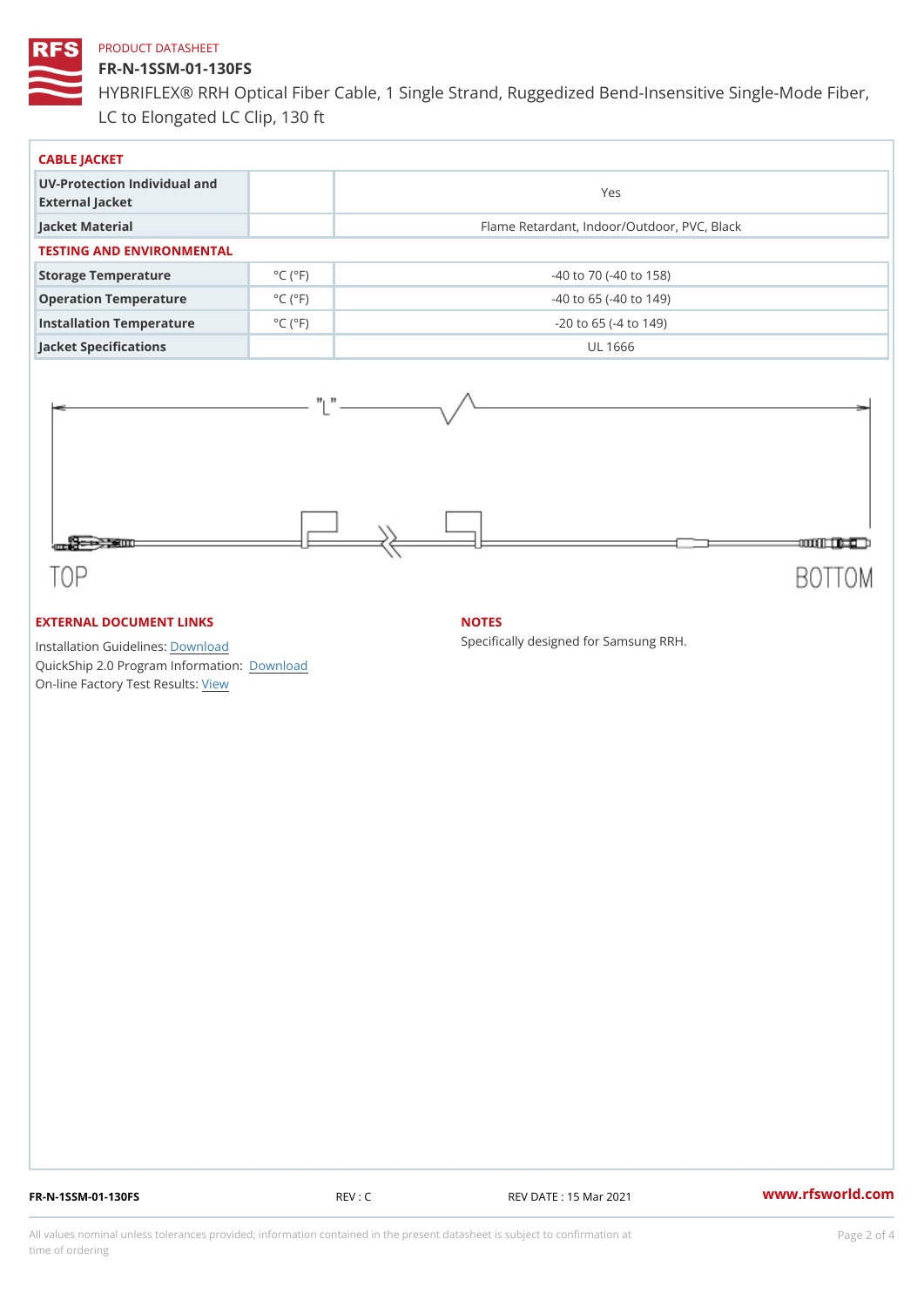# FR-N-1SSM-01-130FS

HYBRIFLEX® RRH Optical Fiber Cable, 1 Single Strand, Ruggedized Be LC to Elongated LC Clip, 130 ft

#### ADDITIONAL ASSEMBLIES - 1 PAIR SM FIBERED DITIONAL ASSEMBLIES - 2 PAIR SM FIBER

| Length, ft | Model Number                   |
|------------|--------------------------------|
| 10         | $FR - N - 1$ S M - 01 - 10 F S |
| 20         | $FR - N - 1$ S M - 01 - 20 F S |
| 30         | FR-N-1SM-01-30FS               |
| 40         | $FR - N - 1$ S M - 01 - 40 F S |
| 50         | FR-N-1SM-01-50FS               |
| 60         | $FR - N - 1$ S M - 01 - 60 F S |
| 79         | FR-N-1SM-01-70FS               |
| 80         | $FR - N - 1 S M - 01 - 80 F S$ |
| 90         | $FR - N - 1$ S M - 01 - 90 F S |
| 100        | FR-N-1SM-01-100FS              |

| Length, ft | Model Number                   |
|------------|--------------------------------|
| 10         | $FR - N - 2 S M - 01 - 10 F S$ |
| 20         | $FR - N - 2 S M - 01 - 20 F S$ |
| 30         | $FR - N - 2 S M - 01 - 30 F S$ |
| 40         | $FR - N - 2 S M - 01 - 40 F S$ |
| 50         | $FR - N - 2 S M - 01 - 50 F S$ |
| 60         | $FR - N - 2 S M - 01 - 60 F S$ |
| 70         | $FR - N - 2 S M - 01 - 70 F S$ |
| 80         | $FR - N - 2SM - 01 - 80FS$     |
| 90         | $FR - N - 2 S M - 01 - 90 F S$ |
| 100        | FR-N-2SM-01-100FS              |
|            |                                |

ADDITIONAL ASSEMBLIES - 1 STRAND SM FABSDRTIONAL ASSEMBLIES - 2 STRAND SM FIBER

| Length, ft | Model Number                     |
|------------|----------------------------------|
| 10         | FR-N-1SSM-01-10FS                |
| 15         | FR-N-1SSM-01-15FS                |
| 20         | FR-N-1SSM-01-20FS                |
| 30         | FR-N-1SSM-01-30FS                |
| 40         | FR-N-1SSM-01-40FS                |
| 50         | $FR - N - 1$ S S M - 01 - 50 F S |
| 60         | FR-N-1SSM-01-60FS                |
| 70         | FR-N-1SSM-01-70FS                |
| 80         | FR-N-1SSM-01-80FS                |
| 90         | $FR - N - 1$ S S M - 01 - 90 F S |
| 100        | FR-N-1SSM-01-100FS               |
| 120        | FR-N-1SSM-01-120FS               |
| 130        | FR-N-1SSM-01-130FS               |
| 150        | FR-N-1SSM-01-150FS               |
| 160        | FR-N-1SSM-01-160FS               |
| 170        | FR-N-1SSM-01-170FS               |

| Length, ft | Model Number                     |
|------------|----------------------------------|
| 10         | $FR - N - 2$ S S M - 01 - 10 F S |
| 15         | FR-N-2SSM-01-15FS                |
| 20         | FR-N-2SSM-01-20FS                |
| 30         | $FR - N - 2$ S S M - 01 - 30 F S |
| 40         | $FR - N - 2$ S S M - 01 - 40 F S |
| 50         | $FR - N - 2$ S S M - 01 - 50 F S |
| 60         | $FR - N - 2$ S S M - 01 - 60 F S |
| 70         | $FR - N - 2$ S S M - 01 - 70 F S |
| 80         | FR-N-2SSM-01-80FS                |
| 90         | $FR - N - 2$ S S M - 01 - 90 F S |
| 100        | FR-N-2SSM-01-100FS               |

FR-N-1SSM-01-130FS REV : C REV DATE : 15 Mar 2021 [www.](https://www.rfsworld.com)rfsworld.com